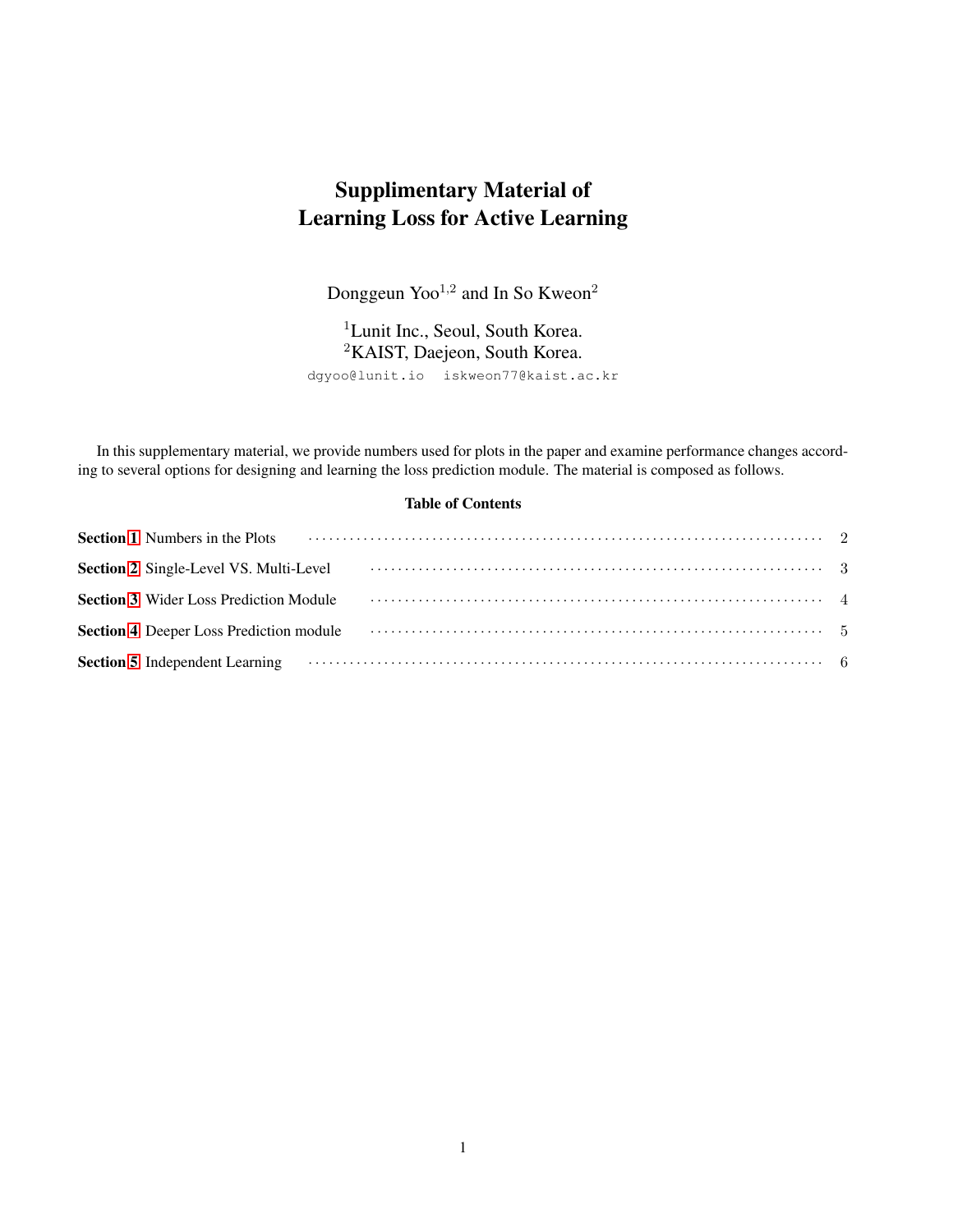# <span id="page-1-0"></span>1. Values in the Plots

In the paper, the experimental results have been provided as plots due to the limited space. We provide a table for each plot in this supplementary material. Table [1](#page-1-1)[,2](#page-1-2)[,3](#page-1-3)[,4](#page-2-1) correspond to Figure 4,6,7,5 of the paper, respectively.

| Number of<br>labeled images | Random              | Entropy [4]         | Core-set $[6]$    | Learn loss<br>(MSE) | Learn loss          |
|-----------------------------|---------------------|---------------------|-------------------|---------------------|---------------------|
| 1k                          | $0.5122 \pm 0.0100$ | $0.5122 + 0.0100$   | $0.5122 + 0.0100$ | $0.5102 + 0.0125$   | $0.5103 + 0.0083$   |
| 2k                          | $0.6225 \pm 0.0116$ | $0.6365 + 0.0123$   | $0.6333 + 0.0108$ | $0.6236 + 0.0080$   | $0.6513 \pm 0.0168$ |
| 3k                          | $0.7032 + 0.0115$   | $0.7227 + 0.0126$   | $0.7157 + 0.0159$ | $0.7046 + 0.0103$   | $0.7650 \pm 0.0087$ |
| 4k                          | $0.7602 + 0.0106$   | $0.7845 + 0.0141$   | $0.7850 + 0.0093$ | $0.7747 + 0.0066$   | $0.8193 + 0.0051$   |
| 5k                          | $0.8046 + 0.0060$   | $0.8294 + 0.0098$   | $0.8233 + 0.0039$ | $0.8177 + 0.0040$   | $0.8496 + 0.0017$   |
| 6k                          | $0.8276 + 0.0032$   | $0.8534 + 0.0037$   | $0.8495 + 0.0025$ | $0.8432 + 0.0035$   | $0.8683 \pm 0.0018$ |
| 7k                          | $0.8427 + 0.0036$   | $0.8721 + 0.0034$   | $0.8662 + 0.0037$ | $0.8623 + 0.0037$   | $0.8799 + 0.0025$   |
| 8k                          | $0.8555 \pm 0.0010$ | $0.8848 + 0.0032$   | $0.8801 + 0.0029$ | $0.8770 \pm 0.0053$ | $0.8918 \pm 0.0035$ |
| 9k                          | $0.8653 \pm 0.0017$ | $0.8962 + 0.0035$   | $0.8913 + 0.0005$ | $0.8886 + 0.0041$   | $0.9016 \pm 0.0011$ |
| 10k                         | $0.8764 \pm 0.0027$ | $0.9059 \pm 0.0014$ | $0.9010 + 0.0021$ | $0.9009 + 0.0024$   | $0.9101 \pm 0.0029$ |

<span id="page-1-1"></span>Table 1. Image classification results (Accuracy) on CIFAR-10 [\[5\]](#page-6-2). The performance mean and standard deviation from 5 trials are reported.

| Number of      | Random              | Entropy [4]         | Core-set [6]        | Learn loss          |  |
|----------------|---------------------|---------------------|---------------------|---------------------|--|
| labeled images |                     |                     |                     |                     |  |
| 1k             | $0.5262 + 0.0062$   | $0.5262 + 0.0062$   | $0.5262 + 0.0062$   | $0.5238 + 0.0028$   |  |
| 2k             | $0.6082 \pm 0.0019$ | $0.6123 + 0.0081$   | $0.6236 \pm 0.0052$ | $0.6095 \pm 0.0042$ |  |
| 3k             | $0.6423 + 0.0022$   | $0.6357 + 0.0091$   | $0.6590 + 0.0043$   | $0.6491 + 0.0047$   |  |
| 4k             | $0.6633 + 0.0018$   | $0.6694 + 0.0021$   | $0.6763 + 0.0021$   | $0.6690 + 0.0028$   |  |
| 5k             | $0.6751 + 0.0017$   | $0.6870 + 0.0015$   | $0.6888 + 0.0048$   | $0.6905 + 0.0045$   |  |
| 6k             | $0.6860 \pm 0.0050$ | $0.6982 \pm 0.0011$ | $0.6944 + 0.0032$   | $0.7035 + 0.0055$   |  |
| 7k             | $0.6927 \pm 0.0016$ | $0.7018 + 0.0027$   | $0.7016 + 0.0013$   | $0.7149 \pm 0.0066$ |  |
| 8k             | $0.7010 + 0.0017$   | $0.7112 \pm 0.0012$ | $0.7083 + 0.0012$   | $0.7213 + 0.0060$   |  |
| 9k             | $0.7044 \pm 0.0047$ | $0.7166 + 0.0031$   | $0.7115 \pm 0.0016$ | $0.7273 \pm 0.0030$ |  |
| 10k            | $0.7117 \pm 0.0016$ | $0.7222 \pm 0.0024$ | $0.7171 + 0.0025$   | $0.7338 \pm 0.0028$ |  |

<span id="page-1-2"></span>Table 2. Object detection results (mAP) on PASCAL VOC 2007+2012 [\[2\]](#page-6-3). The performance mean and standard deviation from 3 trials are reported.

| Number of     | Random              |                     | Core-set [6]        | Learn loss          |  |
|---------------|---------------------|---------------------|---------------------|---------------------|--|
| labeled poses |                     | Entropy [4]         |                     |                     |  |
| 1k            | $0.6143 + 0.0020$   | $0.6143 + 0.0020$   | $0.6143 + 0.0020$   | $0.5839 \pm 0.0011$ |  |
| 2k            | $0.6923 + 0.0028$   | $0.6874 + 0.0069$   | $0.6859 + 0.0047$   | $0.6781 + 0.0037$   |  |
| 3k            | $0.7222 + 0.0046$   | $0.7185 + 0.0035$   | $0.7214 + 0.0025$   | $0.7174 + 0.0040$   |  |
| 4k            | $0.7385 + 0.0056$   | $0.7380 + 0.0035$   | $0.7392 \pm 0.0036$ | $0.7400 + 0.0034$   |  |
| 5k            | $0.7534 + 0.0044$   | $0.7522 + 0.0047$   | $0.7542 + 0.0021$   | $0.7589 + 0.0032$   |  |
| 6k            | $0.7622 + 0.0038$   | $0.7624 + 0.0013$   | $0.7646 + 0.0041$   | $0.7728 + 0.0037$   |  |
| 7k            | $0.7719 + 0.0048$   | $0.7688 + 0.0011$   | $0.7769 + 0.0029$   | $0.7840\pm0.0029$   |  |
| 8k            | $0.7765 + 0.0043$   | $0.7788 \pm 0.0009$ | $0.7856 + 0.0023$   | $0.7918 + 0.0024$   |  |
| 9k            | $0.7817 \pm 0.0030$ | $0.7844 + 0.0021$   | $0.7902 + 0.0013$   | $0.7965 \pm 0.0057$ |  |
| 10k           | $0.7862 + 0.0023$   | $0.7899 \pm 0.0019$ | $0.7985 + 0.0031$   | $0.8046 \pm 0.0058$ |  |

<span id="page-1-3"></span>Table 3. Human pose estimation results (PCKh@0.5) on MPII [\[1\]](#page-6-4). The performance mean and standard deviation from 3 trials are reported.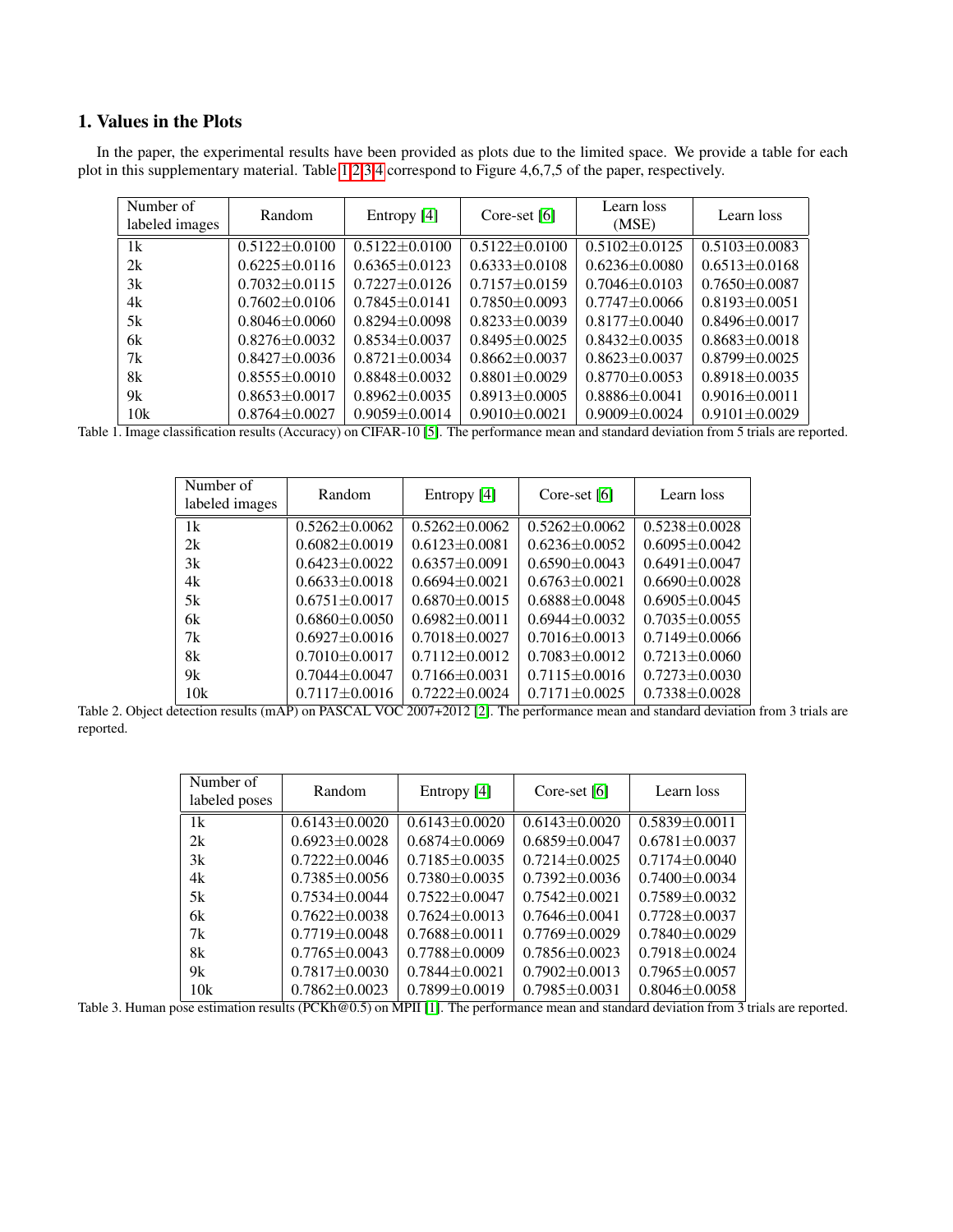| Number of<br>labeled images or<br>poses | CIFAR-10            | $CIFAR-10$<br>(MSE) | PASCAL VOC<br>$2007 + 2012$ | <b>MPII</b>         |
|-----------------------------------------|---------------------|---------------------|-----------------------------|---------------------|
| 1k                                      | $0.6545 + 0.0071$   | $0.6365 \pm 0.0078$ | $0.6916 + 0.0065$           | $0.7600 \pm 0.0082$ |
| 2k                                      | $0.7774 + 0.0132$   | $0.7196 + 0.0114$   | $0.6854 + 0.0007$           | $0.7573 + 0.0069$   |
| 3k                                      | $0.8682 \pm 0.0078$ | $0.7954 + 0.0141$   | $0.6829 + 0.0147$           | $0.7575 + 0.0061$   |
| 4k                                      | $0.8972 + 0.0021$   | $0.8436 + 0.0080$   | $0.6868 + 0.0049$           | $0.7431 + 0.0104$   |
| 5k                                      | $0.9146 + 0.0046$   | $0.8524 + 0.0077$   | $0.6944 + 0.0043$           | $0.7471 + 0.0077$   |
| 6k                                      | $0.9220 + 0.0039$   | $0.8660 + 0.0109$   | $0.7071 + 0.0013$           | $0.7611 + 0.0142$   |
| 7k                                      | $0.9171 + 0.0043$   | $0.8726 + 0.0110$   | $0.7080 + 0.0052$           | $0.7534 + 0.0087$   |
| 8k                                      | $0.9097 + 0.0060$   | $0.8714 + 0.0076$   | $0.7048 + 0.0088$           | $0.7478 + 0.0086$   |
| 9k                                      | $0.9070 + 0.0070$   | $0.8701 + 0.0066$   | $0.7103 + 0.0092$           | $0.7656 + 0.0069$   |
| 10k                                     | $0.9074 + 0.0120$   | $0.8771 \pm 0.0095$ | $0.7133 + 0.0076$           | $0.7458 + 0.0089$   |

<span id="page-2-1"></span>Table 4. Ranking accuracy of the loss prediction module for each dataset. The performance mean and standard deviation are reported.

# <span id="page-2-0"></span>2. Single-Level VS. Multi-Level

We have used 4 mid-level feature maps as inputs to the loss prediction module in CIFAR-10 [\[5\]](#page-6-2). In this section, we examine how performance changes if only the last feature map from "conv5 2" of ResNet-18 [\[3\]](#page-6-5) is given to the module. Figure [1](#page-2-2) shows the comparison results. The use of a single feature map yields slightly lower active learning performances, as it has lower ranking accuracy.



<span id="page-2-2"></span>Figure 1. Comparison results on CIFAR-10 [\[5\]](#page-6-2). Top: Ranking accuracy. Bottom: Classification accuracy.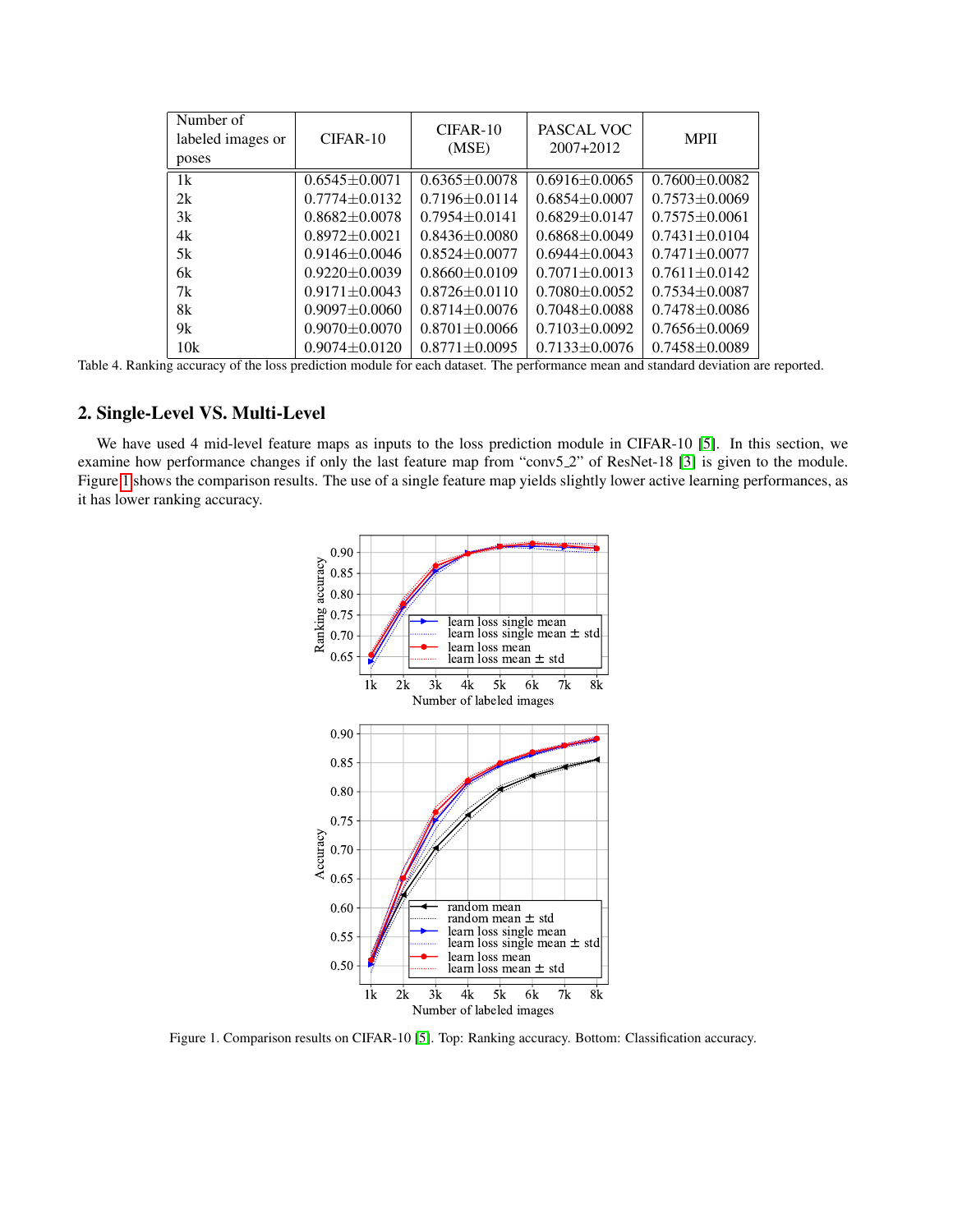### <span id="page-3-0"></span>3. Wider Loss Prediction Module

We have designed each fully connected layer (FC) after a global average pooling layer (Figure 2 in the paper) to produce a 128-dimensional feature. In this section, we examine how performance changes if we add more parameters to the FC to produce higher dimensional features such as 256 and 512. Figure [3](#page-3-1) shows the comparison results. The loss prediction modules show similar ranking accuracy regardless of the FC sizes and thus achieve similar performances in active learning.



<span id="page-3-1"></span>Figure 2. Comparison results on CIFAR-10 [\[5\]](#page-6-2). Top: Ranking accuracy. Bottom: Classification accuracy.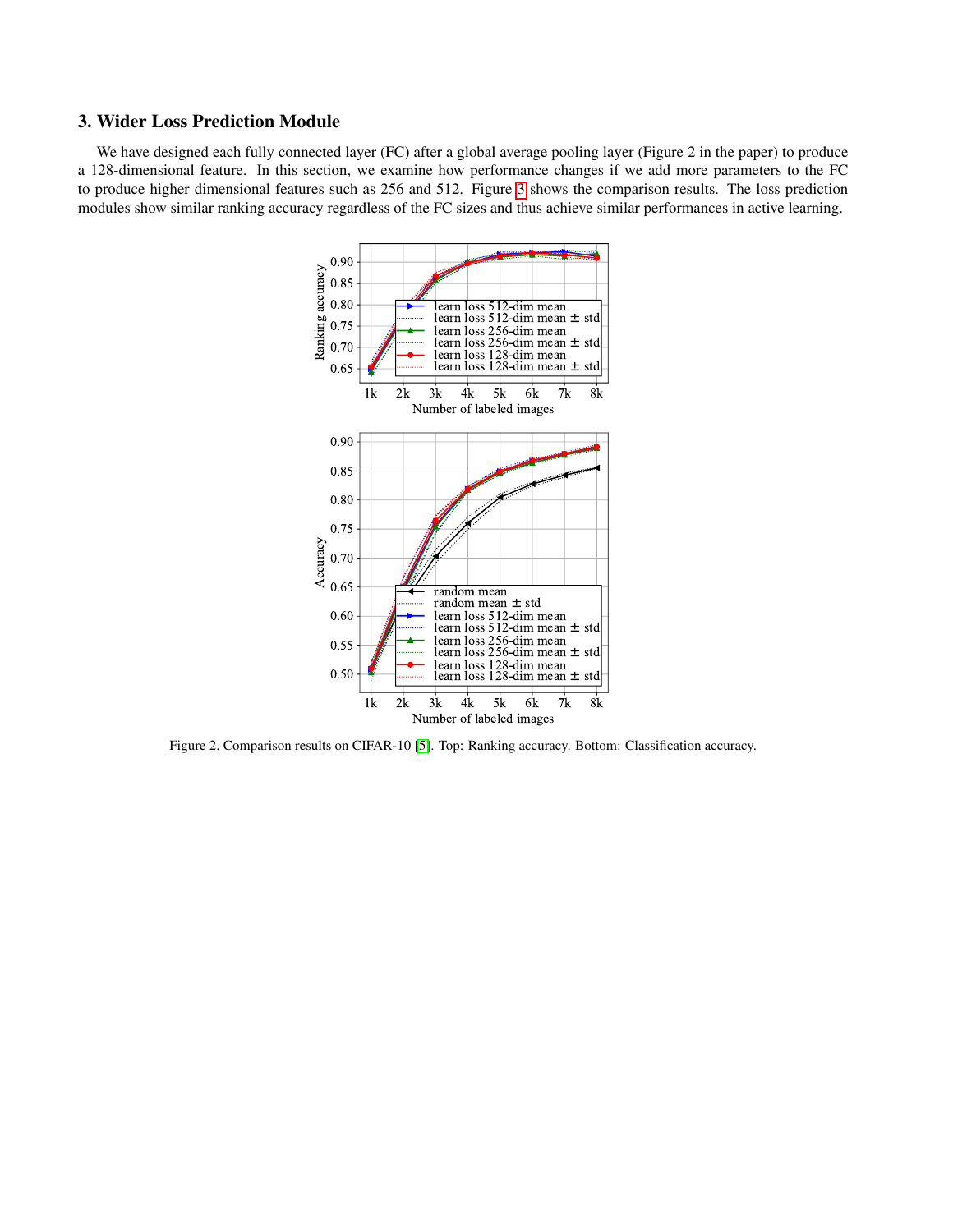#### <span id="page-4-0"></span>4. Deeper Loss Prediction module

Our loss prediction module illustrated in Figure 2 of the paper is shallow as it contains only two-story fully connected layers (FC). This module does not need to be deeper since the convolution filters contained in the target model can be tuned for loss prediction. In this section, we design a deeper loss prediction module by adding a convolution layer (128 kernels of  $3\times3$  size with a stride of 1 and padding of 1) with a batch normalization layer as shown in Figure [4](#page-4-1) to examine the performance changes. Figure [4](#page-4-2) shows the comparison results. The loss prediction modules show similar ranking accuracy regardless of the depth and thus achieve similar performances in active learning.



<span id="page-4-1"></span>Figure 3. A deeper loss prediction module with convolution and batch normalization layers added.



<span id="page-4-2"></span>Figure 4. Comparison results on CIFAR-10 [\[5\]](#page-6-2). Top: Ranking accuracy. Bottom: Classification accuracy.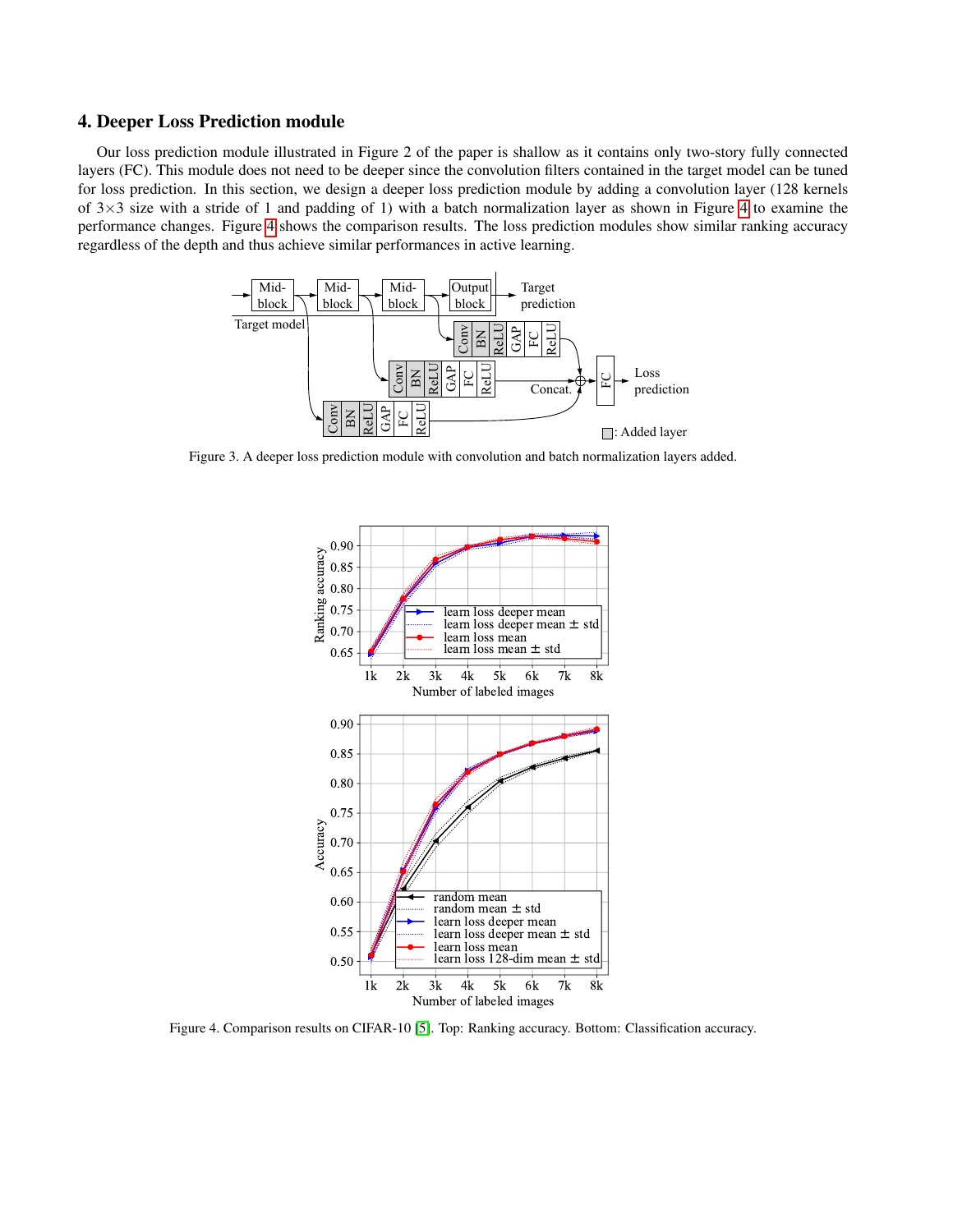#### <span id="page-5-0"></span>5. Independent Learning

Given the total loss L defined in Equation (3) in the paper, we update the model set  $(\Theta_{\text{target}}, \Theta_{\text{loss}})$  by the back-propagation algorithm. A set of gradients from the loss prediction module  $\partial L/\partial h$ , where h is a set of multi-level feature maps as inputs to the loss prediction module, is also propagated to the target model to update  $\Theta_{\text{target}}$ . We examine how performance changes if  $\partial L/\partial h$  does *not* propagate to the target model. In this configuration, the loss prediction module cannot tune  $\Theta_{\text{target}}$ .

Figure [5](#page-5-1) shows the comparison results. "learn loss indep." represents the independent learning. In Figure [5](#page-5-1) (a) CIFAR-10 [\[5\]](#page-6-2), the loss prediction performance of this independent learning is significantly lower at early stages and reversed at the later stages. Therefore, the active learning performance of this method is low at early stages but close to that of the original method at later stages. To see if this phenomenon also occurs in other visual recognition tasks, we have attempted the same experiment for object detection over PASCAL VOC 2007+2012 [\[2\]](#page-6-3) as shown in Figure [5](#page-5-1) (b). However, in this task, the loss prediction performance of independent learning is always significantly lower than the original method. As a result, less informative data is accumulated in the labeled pool and the active learning performance gap to the original method has continued to widen.



<span id="page-5-1"></span>Figure 5. Comparison results. Top: Ranking accuracy. Bottom: Active learning performances.